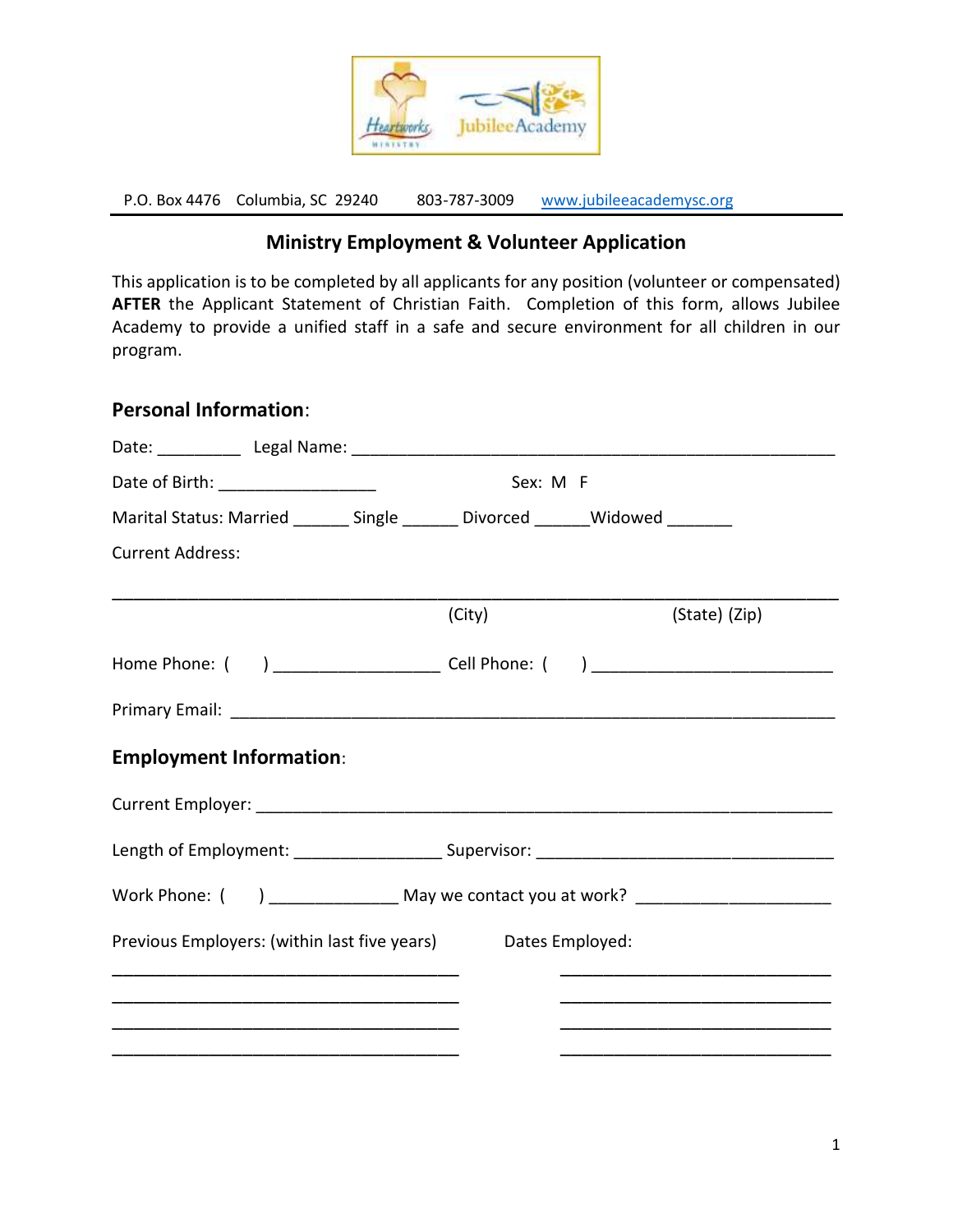

### *Educational Background*:

|                          | Name | Years | Degree Earned |  |  |  |
|--------------------------|------|-------|---------------|--|--|--|
| High School              |      |       |               |  |  |  |
| College/University       |      |       |               |  |  |  |
| Other (Please Specify) _ |      |       |               |  |  |  |

#### *Church Involvement and Prior Children's Ministry Work:*

Church where you are currently a member: \_\_\_\_\_\_\_\_\_\_\_\_\_\_\_\_\_\_\_\_\_\_\_\_\_\_\_\_\_\_\_\_\_\_\_\_\_\_\_\_\_\_

Pastor/Priest: \_\_\_\_\_\_\_\_\_\_\_\_\_\_\_\_\_\_\_\_\_\_\_\_\_\_\_\_\_\_\_\_\_\_\_\_\_\_\_\_\_\_\_\_\_\_\_\_\_\_\_\_\_\_\_\_\_\_\_\_\_\_\_\_\_\_

List names and addresses of other churches you attended regularly during the past five years. \_\_\_\_\_\_\_\_\_\_\_\_\_\_\_\_\_\_\_\_\_\_\_\_\_\_\_\_\_\_\_\_\_\_\_\_\_\_\_\_\_\_\_\_\_\_\_\_\_\_\_\_\_\_\_\_\_\_\_\_\_\_\_\_\_\_\_\_\_\_\_\_\_\_\_\_\_\_

\_\_\_\_\_\_\_\_\_\_\_\_\_\_\_\_\_\_\_\_\_\_\_\_\_\_\_\_\_\_\_\_\_\_\_\_\_\_\_\_\_\_\_\_\_\_\_\_\_\_\_\_\_\_\_\_\_\_\_\_\_\_\_\_\_\_\_\_\_\_\_\_\_\_\_\_\_\_

\_\_\_\_\_\_\_\_\_\_\_\_\_\_\_\_\_\_\_\_\_\_\_\_\_\_\_\_\_\_\_\_\_\_\_\_\_\_\_\_\_\_\_\_\_\_\_\_\_\_\_\_\_\_\_\_\_\_\_\_\_\_\_\_\_\_\_ \_\_\_\_\_\_\_\_\_\_\_\_\_\_\_\_\_\_\_\_\_\_\_\_\_\_\_\_\_\_\_\_\_\_\_\_\_\_\_\_\_\_\_\_\_\_\_\_\_\_\_\_\_\_\_\_\_\_\_\_\_\_\_\_\_\_\_

List any gifts, callings, training, education, or other factors that prepared you for children's work.

Have you ever been involved in inner city ministry?

If yes, briefly describe your responsibilities and tell where and when.

Briefly describe why you are interested in serving with Heartworks Ministry/Jubilee Academy and how you feel your gifts might be used here.

\_\_\_\_\_\_\_\_\_\_\_\_\_\_\_\_\_\_\_\_\_\_\_\_\_\_\_\_\_\_\_\_\_\_\_\_\_\_\_\_\_\_\_\_\_\_\_\_\_\_\_\_\_\_\_\_\_\_\_\_\_\_\_\_\_\_\_ \_\_\_\_\_\_\_\_\_\_\_\_\_\_\_\_\_\_\_\_\_\_\_\_\_\_\_\_\_\_\_\_\_\_\_\_\_\_\_\_\_\_\_\_\_\_\_\_\_\_\_\_\_\_\_\_\_\_\_\_\_\_\_\_\_\_\_ \_\_\_\_\_\_\_\_\_\_\_\_\_\_\_\_\_\_\_\_\_\_\_\_\_\_\_\_\_\_\_\_\_\_\_\_\_\_\_\_\_\_\_\_\_\_\_\_\_\_\_\_\_\_\_\_\_\_\_\_\_\_\_\_\_\_\_

\_\_\_\_\_\_\_\_\_\_\_\_\_\_\_\_\_\_\_\_\_\_\_\_\_\_\_\_\_\_\_\_\_\_\_\_\_\_\_\_\_\_\_\_\_\_\_\_\_\_\_\_\_\_\_\_\_\_\_\_\_\_\_\_\_\_\_ \_\_\_\_\_\_\_\_\_\_\_\_\_\_\_\_\_\_\_\_\_\_\_\_\_\_\_\_\_\_\_\_\_\_\_\_\_\_\_\_\_\_\_\_\_\_\_\_\_\_\_\_\_\_\_\_\_\_\_\_\_\_\_\_\_\_\_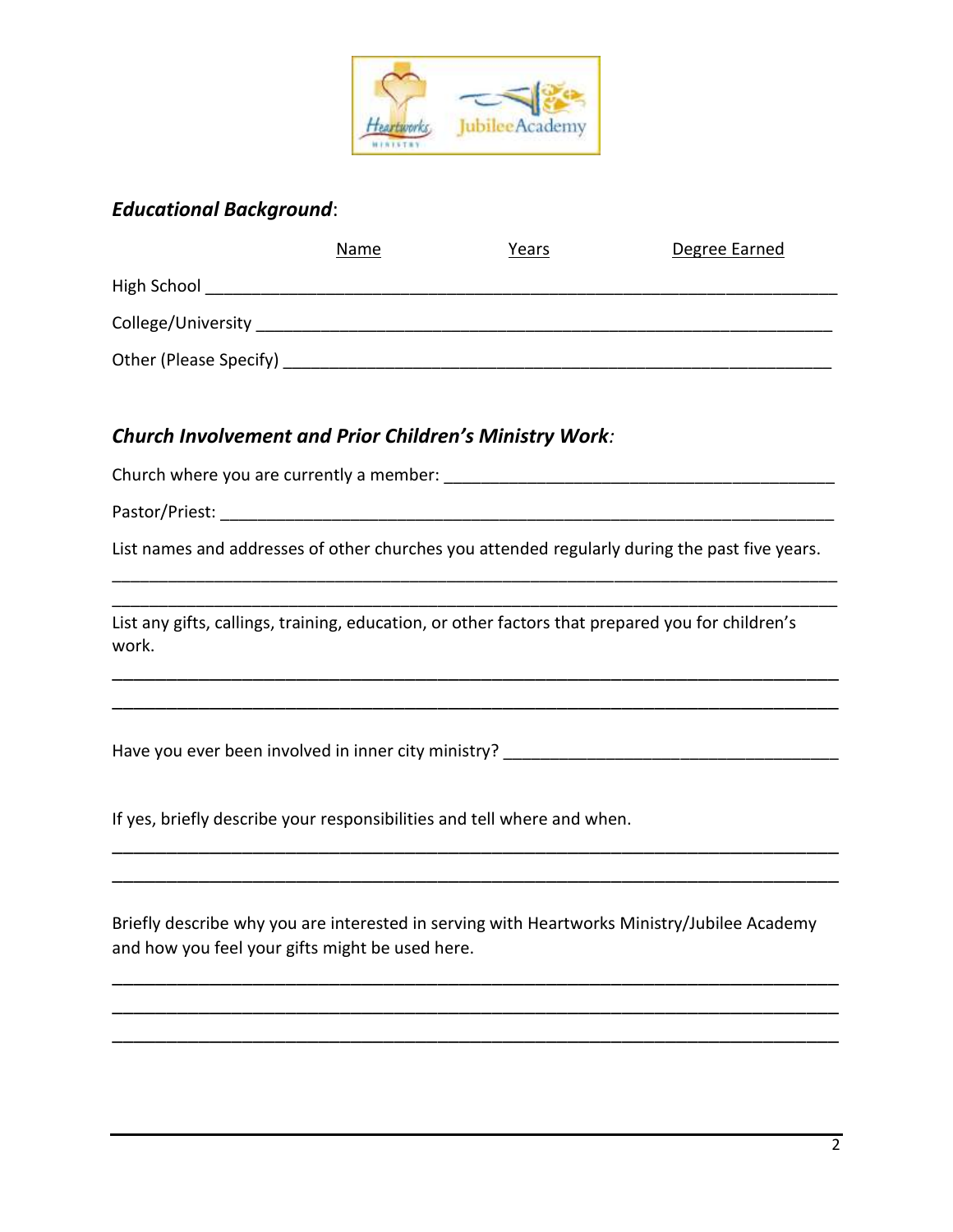

# **Personal References:** (Relative)

| Name                             |       | Relation                             |  |  |
|----------------------------------|-------|--------------------------------------|--|--|
| City<br>State                    |       | Phone                                |  |  |
| (Current or Former Employer)     |       |                                      |  |  |
| Name                             |       | Dates of Employment                  |  |  |
| City                             | State | Phone                                |  |  |
| (Non-Relative)                   |       |                                      |  |  |
| Name                             |       | How long have you known this person? |  |  |
| City                             | State | Phone                                |  |  |
| (Pastor/Staff of current church) |       |                                      |  |  |
| Name                             |       | <b>Dates Attended</b>                |  |  |
| City                             | State | Phone                                |  |  |